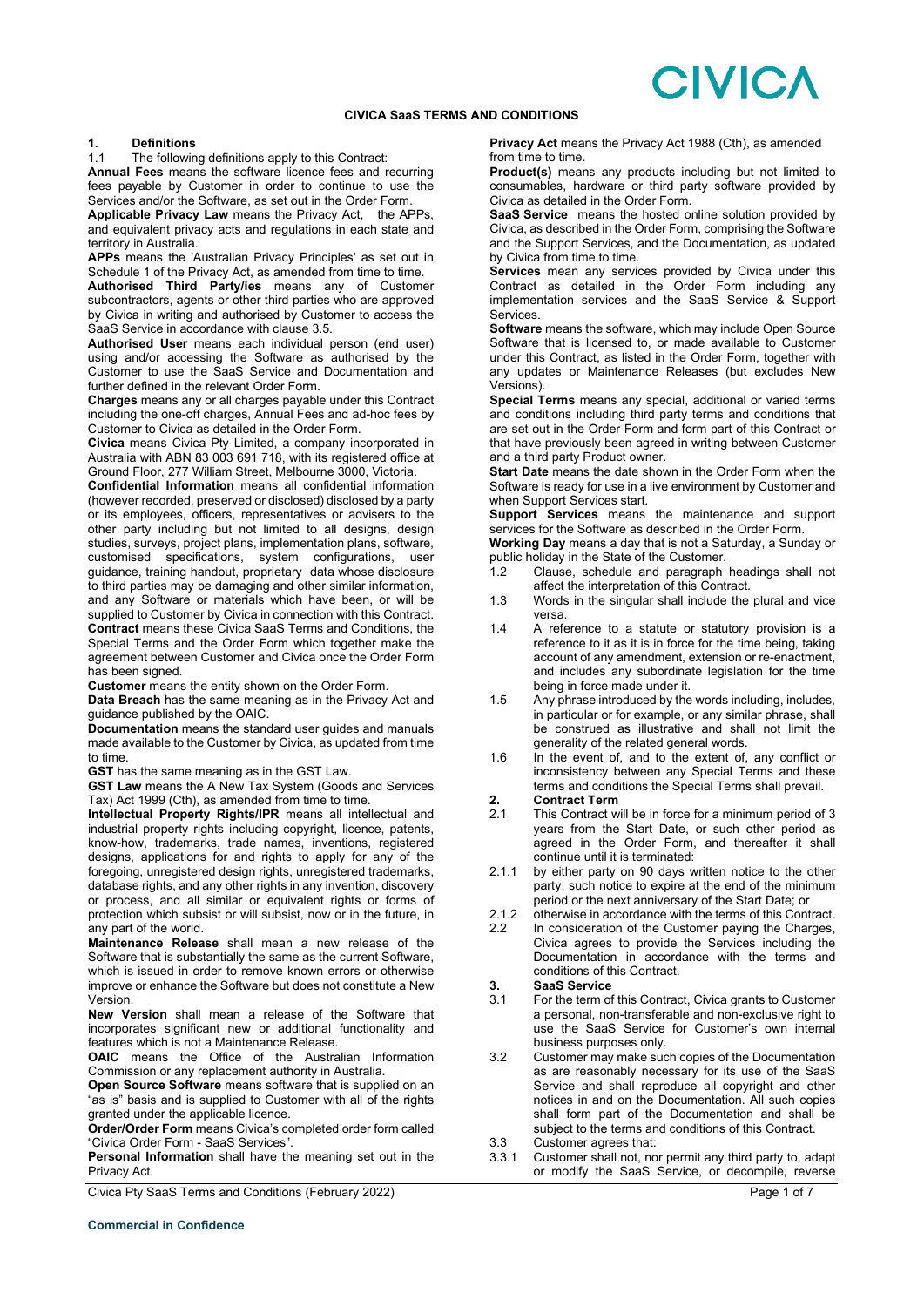engineer, disassemble or otherwise derive the source code or derivative works of the SaaS Service;

- 3.3.2 unless permitted in accordance with clause 3.5, it shall not permit any third party, to use, access or possess the SaaS Service or Documentation nor use the SaaS Service on behalf of or for the benefit of any third party, including any consulting, service-bureau, time-sharing, rental or services of any other kind;
- 3.3.3 this licence is personal to the Customer and the SaaS Service and Documentation may only be used by Customer for its internal business purposes by the Authorised Users in accordance with the usage restrictions;
- 3.3.4 it will take security measures sufficient to reasonably safeguard the SaaS Service and Documentation from access by unauthorised third persons.
- 3.4 The SaaS Service includes functionality permitting Customer to perform certain administration and data upload tasks (the "Administrative Functions"). Customer undertakes to keep all user names, passwords, and other access details relating to the Administrative Functions confidential and Customer agrees that Customer will be liable for any loss or damage arising from Customer's failure to do so.
- 3.5 Customer may permit Authorised Third Parties to access the SaaS Service and Documentation provided that:
- 3.5.1 it obtains Civica prior written approval before any access is granted;
- 3.5.2 Customer remains responsible for the acts and omissions of such Authorised Third Parties as if they were the Customer's own acts and omissions; and
- 3.5.3 such access is for the Customer's sole benefit e.g. a third party which provides outsourced services to Customer under a written agreement.
- **4. Customer Obligations**
- 4.1 Customer agrees it will:<br>4.1.1 only use the Products,
- only use the Products, Services and Software for its own internal business purposes;
- 4.1.2 comply with the terms and conditions of this Contract, in particular the Special Terms;
- 4.1.3 pay the Charges to Civica;
- 4.1.4 permit reasonable access by Civica to its sites in order for Civica to perform its obligations under this Contract and co-operate, as necessary, with Civica in relation to the provision of the Services;
- 4.1.5 ensure that its network and systems comply with the relevant specifications provided by Civica from time to time;
- 4.1.6 where Civica personnel are required to work at Customer premises, ensure that its personnel provide all reasonable assistance to them including desk space and wireless connection, as and when required by Civica to discharge its obligations, and in particular take all measures necessary to comply acts, regulations and codes of practice relating to health and safety, which may apply;
- 4.1.7 when notified by Civica or the owners of Products supplied, implement promptly any Maintenance Releases or other fixes or upgrades of any system software necessary for the successful operation of the Software and/or Products;
- 4.1.8 not use the SaaS Service to store, reproduce, transmit, communicate or knowingly receive any material which is offensive, racist, abusive, indecent, defamatory, obscene, threatening or menacing (to be determined by Civica, in its sole discretion, acting reasonably);
- 4.1.9 make its own arrangements for internet access in order to access the SaaS Service, with the required type and version of browser as notified to the Customer by Civica from time to time. Civica shall not be liable for Customer's inability to access the SaaS Service if it is due to the Customer's inability to establish an internet connection, or not having their browser set to the correct type and version, for accessing the SaaS Service; and

Civica Pty SaaS Terms and Conditions (February 2022) **Page 2 of 7** and 2 of 7

- 4.1.10 pay the additional fees to accommodate higher usage volumes (including the number of Authorised Users) when such licence or usage limitations are exceeded.
- 4.2 Customer shall indemnify Civica, keep Civica indemnified and hold Civica harmless from and against all claims, liabilities, proceedings, costs, damages, losses, or expenses incurred by Civica caused by, or in any way connected with Customer's use of the SasS Service or the unauthorised use of the SaaS Service by any third party whether through breach of this Contract or any other negligent or wrongful act.
- 4.3 Customer shall allow Civica reasonable access, as required, to provide the Services and/or undertake an audit of its use of the Software.
- 4.4 Customer represents and warrants that it possesses the full power and authority to enter into and perform its obligations under this Contract.

# **5. Services**

- 5.1 Civica shall provide the Services using reasonable care and skill.
- 5.2 Support Services will be provided by Civica subject to Customer paying the Annual Fees each year from the Start Date until this Contract is properly terminated. No refund will be given for Charges paid in advance on termination.
- 5.3 The Services will be provided by Civica on Working Days, either at Civica sites or at the Customer's sites.
- 5.4 Customer will give to Civica promptly on request such information and documents as Civica reasonably requires for the provision of the Services.
- 5.5 If the dates scheduled for delivery of the Services are deferred or cancelled by Customer, Civica may revise any scheduled date for completion of any part of the Services and/or by giving seven days written notice suspend the Services.
- 5.6 Civica shall not be liable for any failure to provide or delay in providing the Services, arising out of or in connection with any:
- 5.6.1 act or omission of Customer or its employees, agents or subcontractors which affects Civica's ability to provide the Services;
- 5.6.2 inaccurate or incomplete data, information or documentation provided by Customer;
- 5.6.3 failure by any third party to fulfil its obligations to Customer;
- 5.6.4 use by Customer of non-manufacturer recommended media and supplies, or any neglect or improper use, or electrical disturbances, or any unauthorised use, of the Products, Software and Services or modification by persons other than Civica employees.
- 5.7 Acceptance of the SaaS Service will be on the earlier of:
- 5.7.1 when the SaaS Service is made available to the Customer; or
- 5.7.2 the use by Customer of the SaaS Service or any part of it.
- 5.8 If the Customer or any of its Authorised Users requests the same or substantially the same advice or assistance on more than one occasion, or makes requests which may reasonably be considered excessive or an abuse of the Support Service, or requests advice or assistance for matters which a reasonable trained user ought to be able answer or solve for themselves, then Civica may do all or any of the following at its sole discretion:
- 5.8.1 require the Customer to take reasonable action with respect to the particular Authorised User(s) concerned;
- 5.8.2 refuse to answer any further such requests for advice or assistance; or
- 5.8.3 require the Customer to provide further training to its Authorised Users, and the Customer shall pay an additional charge for any such training provided by Civica.
- 5.9 This Contract also acts as an umbrella agreement, which sets out the general terms for the supply of additional related software and services by Civica to the Customer, when so requested from time to time. Such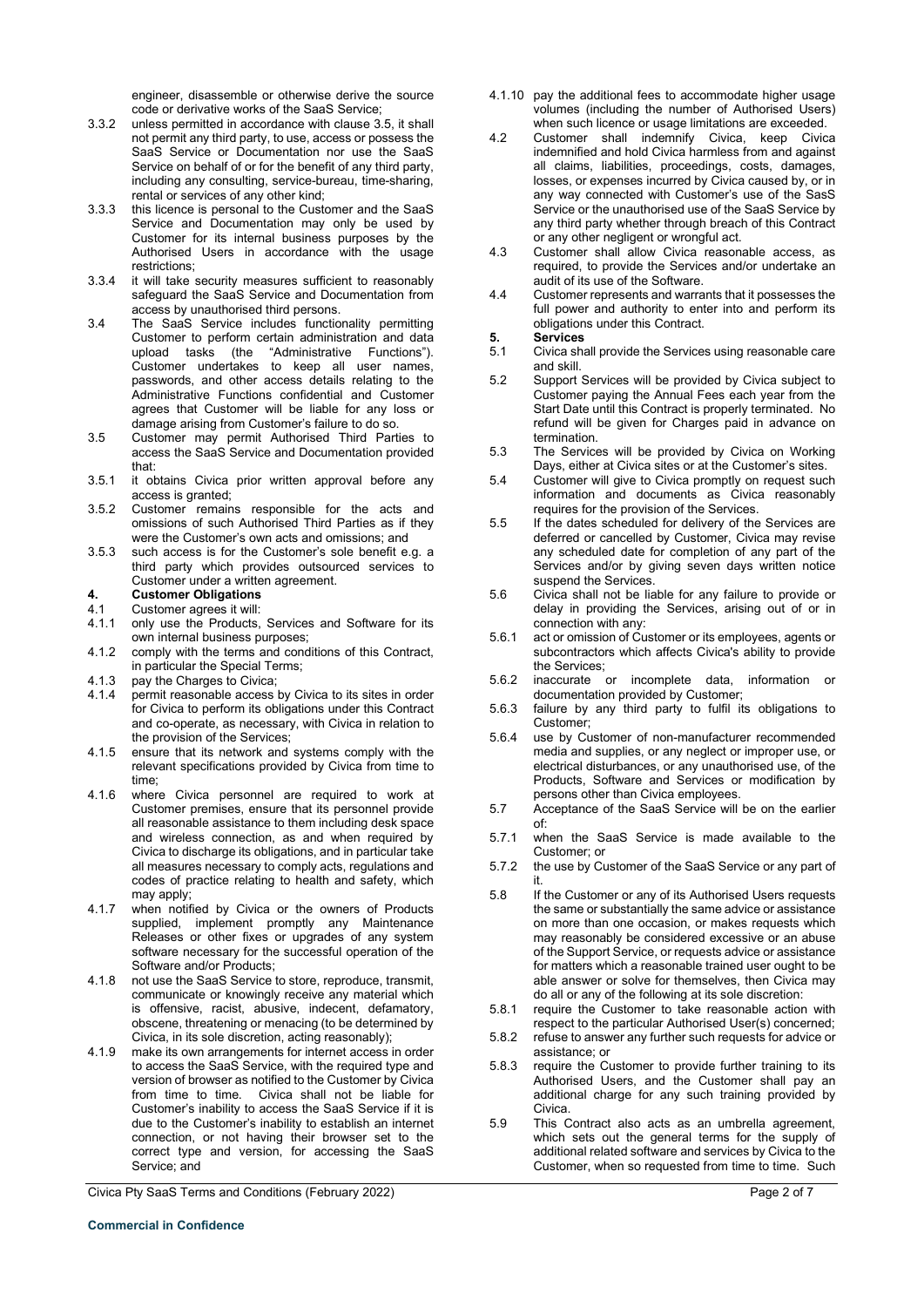additional software and services and any particular special terms and conditions applicable to the supply thereof shall be set out in a work order. If Civica provides any additional software or services Customer shall be charged separately for the provision of these at Civica's then prevailing rates for such software or services.

# **6. Warranties**

- Civica warrants that it will carry out the Services with reasonable skill and care. In the event of a breach of the warranty under this clause 6.1 and provided such breach is reported to Civica within a reasonable time (given the nature of the Service) after completion of the Service, Civica shall re-perform the Service without additional charge to Customer within a reasonable period of time.
- 6.2 Civica warrants that it shall use its commercially reasonable efforts so that no viruses are coded or introduced into the systems used to provide the SaaS Service.
- 6.3 Customer acknowledges that:<br>6.3.1 software in general is not
- software in general is not error free and that the existence of such errors in the Software shall not by themselves constitute a breach of this Contract;
- 6.3.2 the SaaS Service is not bespoke and has not been prepared to meet Customer's individual requirements and that it is therefore the responsibility of Customer to ensure that the facilities and functions in the Software meet its requirements;
- 6.3.3 Civica will not be liable in any way for any inadequacies in the accuracy, quality of, or infringements of third party copyright caused by the materials the Customer creates or distributes using the SaaS Service.
- 6.4 Civica does not warrant that the SaaS Service will be entirely error free nor that the Customer's use of the SaaS Service will be uninterrupted and is not responsible for any delays, delivery failures, or any other loss or damage resulting from the transfer of data over communications networks and facilities, including the internet. The Customer acknowledges that the SaaS Service and Documentation may be subject to limitations, delays and other problems inherent in the use of such communications facilities.
- 6.5 Civica warrants that it has and will maintain all necessary licences, consents, and permissions necessary for the performance of its obligations under this Contract.
- 6.6 This clause 6 constitute the only warranties given by Civica. Express terms of this Contract are in lieu of all warranties, conditions, terms, undertakings and obligations implied by statute, common law, custom, trade usage, course of dealing or otherwise, all of which are excluded to the fullest extent permitted by law.<br> **IPR**
- 
- $\frac{7.}{7.1}$ All Intellectual Property Rights in the SaaS Service including the Software belong to Civica or a third party licensor. At no time shall any rights, interests or title in any intellectual property in the SaaS Service, including the Software, pass to the Customer.
- 7.2 Civica shall have a royalty-free, worldwide, irrevocable perpetual licence to use and incorporate into the SaaS Service any suggestions, enhancement requests or other feedback provided by the Customer or its Authorised Users relating to the SaaS Service without restriction.
- 7.3 The Customer hereby grants to Civica a non-exclusive, non-transferrable (except as part of a permitted assignment of this Contract), royalty free licence to copy, modify, and use the Customer data as reasonably appropriate for the purposes of this Contract.
- 7.4 Civica shall defend or, at its option, settle any claim brought against Customer that its authorised use of the SaaS Service, excluding third party software and open source software, in Australia and in accordance with this Contract infringes any Intellectual Property Rights

Civica Pty SaaS Terms and Conditions (February 2022) **Page 3 of 7** and 2011 1997 and 2012 1998 and 2012 1999 and 2012

of any third party and shall pay any damages finally awarded against Customer in respect of such claim and any reasonable costs and expenses incurred by Customer provided that:

- 7.4.1 Customer notifies Civica immediately;<br>7.4.2 Customer provides all information ar
- Customer provides all information and assistance as Civica reasonably requires at Civica's cost, and Customer does not prejudice the defence of such claim;
- 7.4.3 Civica is given immediate and complete control of such claim; and
- 7.4.4 the claim does not arise from any unauthorised use or alteration to the SaaS Service or Customer's use of the SaaS Service after notice of alleged infringement is known.
- 7.5 In the event that a claim as contemplated by clause 7.4 is made or in Civica's opinion is likely to be made, Civica may at its option:
- 7.5.1 obtain the right for Customer to continue to use the SaaS Service;
- 7.5.2 change or replace all or any part of the SaaS Service; or
- 7.5.3 terminate this Contract immediately on written notice.<br>7.6 Clauses 7.4 and 7.5 state the entire liability of Civica
- 7.6 Clauses 7.4 and 7.5 state the entire liability of Civica in respect of any claim as contemplated by clause 7.4.
- 7.7 The third party owner's terms shall apply, as detailed in the Special Terms, in respect of licensing and/or the supply of the Products.
- **8. Privacy**
- The Customer shall comply with the Applicable Privacy Law in respect of all Personal Information it passes, uses or discloses to Civica.
- 8.2 Civica shall comply with Applicable Privacy Law in respect of all Personal Information collected, used or disclosed on behalf of the Customer in accordance with this Contract.
- 8.3 The parties undertake to each other that they shall comply with Applicable Privacy Law in relation to their collection use or disclosure of Personal Information in connection with the SaaS Service.
- 8.4 Civica shall:<br>8.4.1 ensure that
- ensure that its staff who collect, use or disclose the Customer's Personal Information have had the necessary training regarding the handling and security of Personal Information and have committed themselves to confidentiality or are under an appropriate statutory obligation of confidentiality;
- 8.4.2 at the choice of the Customer, destroy, anonymise or return all the Personal Information to the Customer after the end of the provision of Supplies relating to the collection, use or disclosure, and destroy or de-identify all copies unless storage of the Personal Information is required by law and/or to carry out contractual obligations and on request provide written confirmation that it has done so;
- 8.4.3 make available to the Customer all information necessary to demonstrate compliance with the obligations set out in this clause 8.5, subject to the Customer paying Civica's reasonable costs in collating any such information;
- 8.4.4 inform the Customer if, in its opinion, an instruction infringes Applicable Privacy Law;
- 8.4.5 notify the Customer as soon as possible after becoming aware of either:
- 8.4.5.1 a potential Data Breach;
- 8.4.5.2 any Data Breach notification, complaint or other notice or communication in relation to either party's compliance with Applicable Privacy Law.

Civica will not directly respond to any such Data Breach notification, complaint, notice or communication unless required by law.

# **Customer Consents**<br>8.5 The Custome

- The Customer and acknowledges and consents to the following:
- 8.5.1 Civica may transfer Customer Personal Information to any of its group of companies, whether they are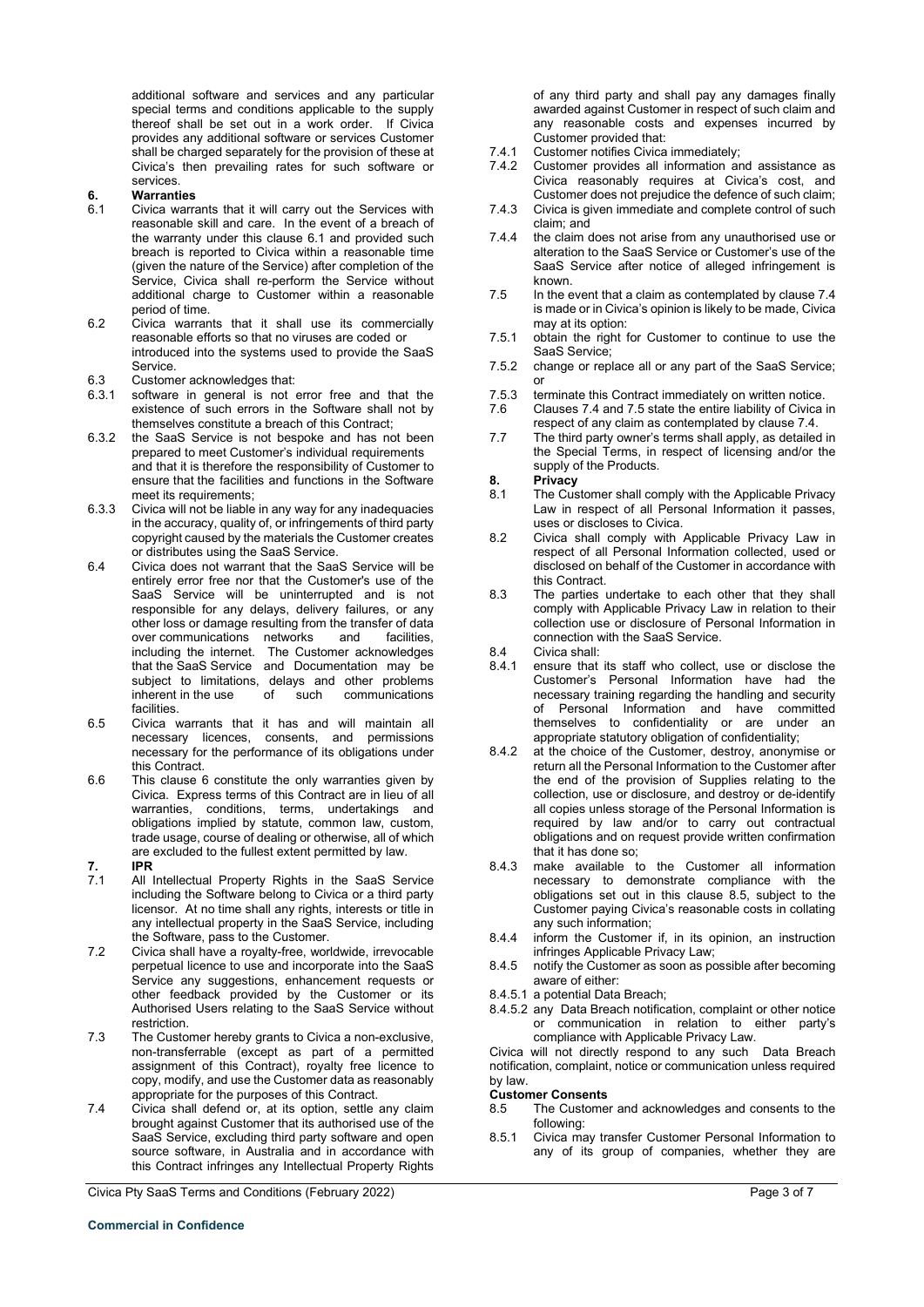domiciled in Australia or in a country outside of Australia; or

- 8.5.2 Civica may transfer Personal Information outside of Australia where required to do so under law.
- 8.6 The Customer shall ensure it has obtained the requisite consent (if applicable) to collect, use or disclose Personal Information and has fulfilled all its obligations that entitle it to pass the Personal Information to Civica (including its contractors, sub-contractors and any other third party contractors-including but not limited to its group of companies) so that Civica may lawfully use or disclose Personal Information.
- 8.7 Where the Customer fails to comply with Applicable Privacy Law, or the Customer does not obtain the requisite consent under clause 8.6, the Customer shall keep Civica indemnified in full and hold Civica harmless against all costs, expenses, damages and losses (whether direct or indirect), including any interest, fines, legal and other professional fees and expenses awarded against or incurred or paid by Civica as a result of, or in connection with, any claim made against Civica in respect of any use of such Personal Information in breach of this Contract arising from Customer's failure to comply with its obligations.
- 8.8 The Customer consents to Civica appointing its third party hosting provider (or any replacement hosting provider) listed in the Order Form. **Freedom of Information**
- <span id="page-3-0"></span>8.9 Where Customer is a public authority and is under a duty to comply with the provisions of the Freedom of Information Act 1982 (Cth) or its equivalent in any Australian state or territory, as amended from time to time and including any related guidance or codes of practice (each an "FOIA"), Civica shall assist Customer in meeting any requests for information in relation to this Contract in return for a reasonable fee notified by Civica to Customer within 5 Working Days of receipt of any such written request.
- 8.10 Customer shall consult with Civica prior to disclosing information relating to this Contract to the extent that it is required so to do by the relevant FOIA.
- 8.11 Neither Civica nor Customer shall, in responding to such requests for information or disclosure of this Contract under clause [8.9,](#page-3-0) disclose any information which is exempt as described within any provision of the relevant FOIA or that is commercially sensitive information.

# **9. Confidentiality**

- Both parties shall keep the other party's Confidential Information confidential and unless it has the prior written consent of the other shall not:
- 9.1.1 use or exploit the Confidential Information in any way except for carrying out its obligations under this Contract;
- 9.1.2 disclose or make available the Confidential Information in whole or in part to any third party, except as expressly permitted by this Contract;
- 9.1.3 copy, reduce to writing or otherwise record the Confidential Information except as necessary for this Contract; and
- 9.1.4 use, reproduce, transform, or store the Confidential Information in an externally accessible computer system or transmit it in any form or by any means whatsoever outside of its usual places of business.
- 9.2 A party may disclose Confidential Information to the extent required by law, by any governmental or other regulatory authority, or by a court or other authority of competent jurisdiction provided that, to the extent it is legally permitted to do so, it gives the other party as much notice of this disclosure as possible and, where notice of disclosure is not prohibited and is given in accordance with this clause 9.2 it takes into account the reasonable requests of the other party in relation to the content of this disclosure.
- 9.3 The terms of clause 9.1 shall not apply to any Confidential Information which:

Civica Pty SaaS Terms and Conditions (February 2022) **Page 4 of 7** and 2012 1999 Page 4 of 7

- 9.3.1 is or comes into public knowledge, other than through a breach of this Contract by the Recipient;
- 9.3.2 can be shown by the Recipient to the reasonable satisfaction of the Discloser to have been known by the Recipient and to be at its free disposal before disclosure by the Discloser;
- 9.3.3 came lawfully into the possession of the Recipient from a third party who is free to make a non-confidential disclosure of the same, without any obligation of confidentiality being imposed upon the Recipient in respect thereof by such third party.
- 9.4 Civica may publicise the fact that it has been engaged by the Customer to provide the SaaS Service, and is licensed to copy and reproduce any names or logos of the Customer for this purpose on its website and in any promotional materials, proposals and tenders. No press release will be issued without the Customer's prior consent.

- **10. Charges** The Customer shall pay the Charges in accordance with the Order Form and this clause 10.
- 10.2 All amounts and fees stated or referred to in this Contract shall be payable in Australian Dollars and are exclusive of GST, which shall be added to Civica's invoice(s) at the appropriate rate.
- 10.3 Where Services are provided on a time and materials basis they will be at the rates current at the time of provision of the service. Where specific daily rates are quoted these are only valid for 6 months following the date of signing this Contract (or any later date noted in the Order Form). Unless otherwise stated in the Order Form, invoices for work carried out on a time and materials basis will be raised monthly in arrears based on time actually worked on the chargeable activities covered by this Contract (as recorded by Civica staff on Civica's internal systems).
- 10.4 Any Service provided outside of a Working Day will be chargeable at the then current time and materials rates plus 50%.
- 10.5 If Civica has not received payment within 30 days after the due date, and without prejudice to any other rights and remedies of Civica including under clause 10.11, Civica may, without liability to the Customer, disable the Customer's password, account and access to all or part of the SaaS Service and Civica shall be under no obligation to provide any or all of the SaaS Service while the invoice(s) concerned remain unpaid.
- 10.6 If the provision of the Services is cancelled, suspended or deferred under clause 5.5 Civica will:
- 10.6.1 be entitled to payment by Customer for all work done up to such deferment cancellation or suspension (including payment of the Annual Fees); and
- 10.6.2 where able redeploy such staff but in the event the days cannot be re-assigned Civica may charge for these. The rates chargeable for cancellation or deferment where there is: (i) less than 48 hours' notice is 100% per day; (ii) less than 7 days' notice is 75% per day; and (iii) more than 7 days' notice is 50% per day; together with any expenses already incurred or non-refundable e.g. train or air fares.
- 10.7 Civica may modify its fees and Charges in line with the then current prices of Civica and its suppliers, as follows:
- 10.7.1 except for third party costs, the percentage increase shall not exceed the higher of 2% or the percentage increase (if any) of the Australian Information Industry Association (AIIA) index published as "AIIA Salaries and Benefits Survey, Same Incumbent Movements by Sub-industry, Total Fixed Remuneration, Median, Services" for the appropriate period from time to time from time to time but not more than once per year, or as otherwise agreed in the Order Form; and
- 10.7.2 in respect of third party costs over which Civica has no control (for example Microsoft licensing charges) the percentage increase shall match the increase applied by the third party as detailed in clause 10.8.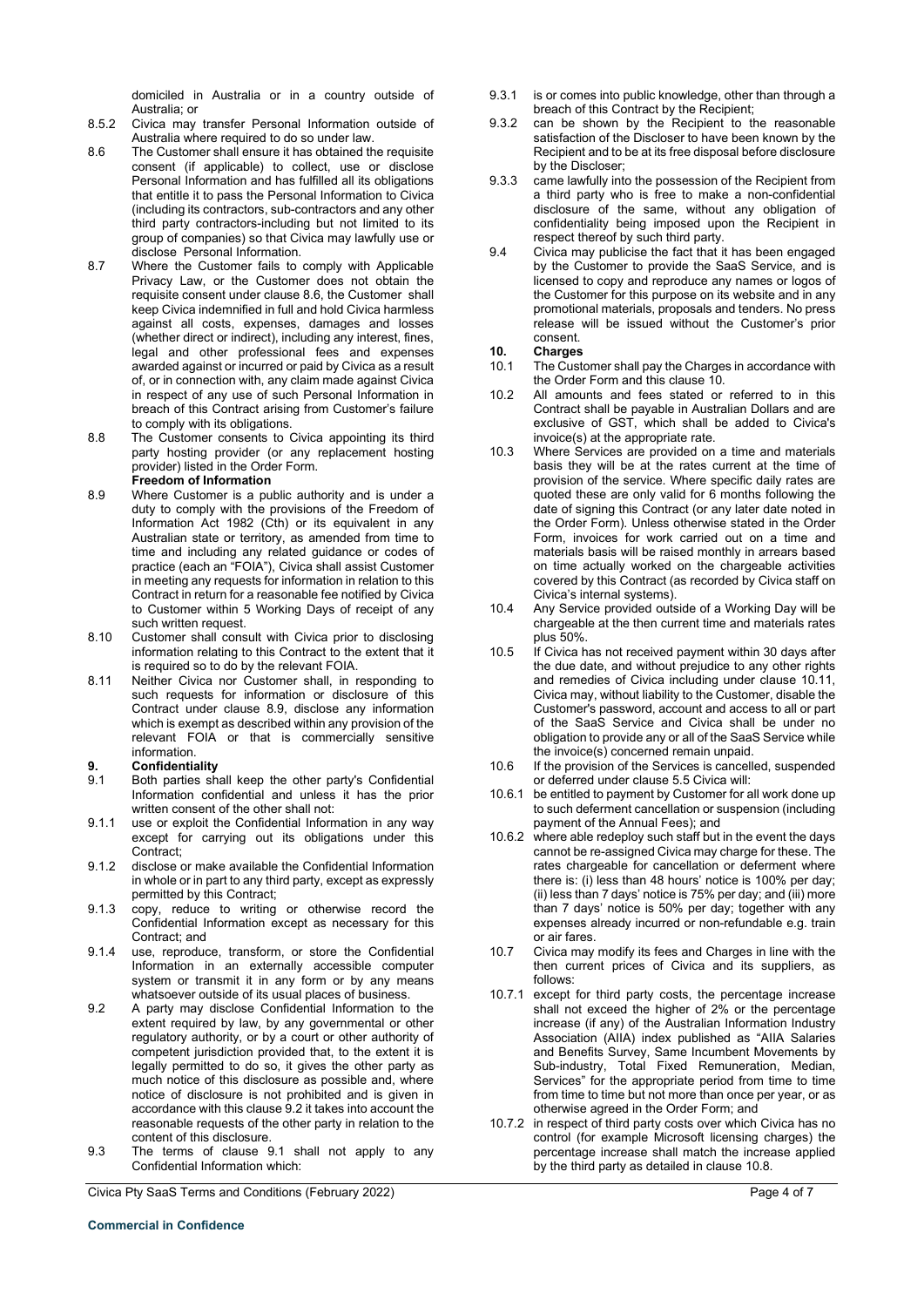- 10.8 Civica may increase the charges at any time to take into account third party costs, over which Civica has no control (for example, energy and Microsoft licensing charges) and apply the increase to the charges to match the increase applied by such third party, in respect of that element of the charges. Civica may not apply such increase retrospectively and will not pass on such increase to Customer where the increase is less than 2% of the third party element. On request Civica shall provide evidence of such increase applied by the third party.
- 10.9 Unless specifically shown as inclusive of expenses in the Order Form, all prices referred to in this Contract are exclusive of transport, travel, subsistence or out of pocket expenses incurred by Civica in carrying out the Services. Such reasonable expenses will be charged to Customer in accordance with Civica' expenses policy.
- 10.10 Where the Customer requires a purchase order to be raised in order to facilitate payment of invoices, the Customer agrees to raise such purchase order in a timely fashion so as not to delay payment of Civica invoices in accordance with this clause 10. Notwithstanding this, the Customer agrees that any failure to raise a purchase order does not prevent Civica from raising invoices and any delay or lack of a purchase order does not relieve the Customer from paying valid invoices.
- 10.11 Civica reserves the right (in addition to any other remedies which may be available to it) to charge an administrative fee on overdue amounts on a daily basis from the original due date at the rate of A\$900 per day, the Customer agrees that such administrative fee is a genuine pre-estimate of the cost and loss suffered by Civica for late payment of invoices.
- 10.12 If the use of the SaaS Services exceeds the usage restrictions shown in the Order Form at any time Civica may charge Customer the additional usage fees retrospectively and increase the applicable Charges to take into account the additional usage.
- 10.13 If, and to the extent, any supply of the Products or Services under the Contract is a taxable supply within the meaning of the GST Law, the price for the Services will be increased to include GST payable by the Supplier in respect of the supply.
- 10.14 All rebates, discounts or other reductions in price will be calculated on the GST exclusive price.
- 10.15 The parties agree that:
- 10.15.1 the parties must be registered persons within the meaning of the GST Law; and
- 10.15.2 costs required to be reimbursed or indemnified excludes any amount that represents GST for which an input tax credit within the meaning of the GST Law can be claimed.

### **11. Termination**

- Either party may, without prejudice to any other remedies it may have, terminate this Contract forthwith at any time by giving notice in writing to the other party:
- 11.1.1 if the other party commits any material breach of this Contract provided that if the breach is remediable then the notice of termination shall not be effective unless the party in breach fails within thirty (30) days of the date of such notice to remedy the breach complained of; or
- 11.1.2 if one party suffers for a period of 30 consecutive days or more a force majeure event described in clause 15.8; or
- 11.1.3 if the other party ceases to carry on business or a substantial part thereof, commits an act of bankruptcy or is adjudicated bankrupt or enters into liquidation whether compulsory or voluntary other than for the purposes of amalgamation or reconstruction or compounds with its creditors generally or has a receiver or manager appointed over all or any part of its assets or suffers execution or distress or takes or suffers any similar action in consequence of debt or becomes unable to pay its debts as they fall due or other similar event.

Civica Pty SaaS Terms and Conditions (February 2022) **Page 5 of 7** and 2011 11 and 2012 12:30 Page 5 of 7

- 11.2 If the Customer fails to pay any payment which is payable under this Contract by the due date and Civica serves notice of this fact on the Customer, and the Customer fails to pay same within a further 14 days after such notice, then Civica shall be entitled to terminate this Contract by further notice given at any time after the expiry of such 14 day period.
- 11.3 On expiry or termination of this Contract, Civica shall cease to be obliged to provide the SaaS Service under this Contract.
- 11.4 On expiry or termination of this Contract the right to use the SaaS Service including the Software and Documentation granted under this Contract shall cease and the Customer shall not use the SaaS Service.
- 11.5 On termination each party shall return and make no further use of any equipment, property, Documentation and other items (and all copies of them) belonging to the other party.
- 11.6 On termination of the SaaS Service, for any reason other than a valid termination of this Contract by Civica under clause 11.1, Civica will, if requested before or within 7 days after such termination, for an additional charge, provide services to assist the Customer to migrate to a replacement, service including assisting in the transfer of any Customer data held by Civica.
- 11.7 If termination assistance is not requested under clause 11.6 then Civica may destroy or otherwise dispose of any of the Customer data in its possession unless clause 11.8 applies.
- 11.8 After termination or expiration of this Contract, upon Customer's written request, Civica will provide any Customer data in its control to Customer in Civica's standard database export format at no additional charge. Customer must submit such request to Civica within 30 days after termination or expiration of this Contract. Civica is not obligated to maintain or provide any Customer data after such 30 day period and will, unless legally prohibited, delete all Customer data in its systems or otherwise in its possession or under its control.
- 11.9 Termination of this Contract shall not affect any accrued liabilities, rights, obligations or liability of the parties as at the date of termination, or arising as a result of termination or of circumstances giving any right to terminate.
- 11.10 The accrued rights and remedies of the parties as at termination shall not be affected by clauses which expressly or by implication have effect after termination shall continue in full force and effect.
- **12. Limits of Liability**
- Neither party excludes or limits liability to the other party for:
- 12.1.1 death or personal injury arising from its negligence; or
- 12.1.2 fraud or fraudulent misrepresentation; or
- 12.1.3 to the extent such limitation or exclusion is unlawful.<br>12.2 Each party's liability to the other in respect of any lo
- Each party's liability to the other in respect of any loss of, or damage to, physical property of the other whether in contract, tort (including negligence) or otherwise arising from, or in connection with, this Contract shall be limited to A\$1,500,000 in aggregate.
- 12.3 Notwithstanding anything to the contrary in this Contract, but subject to clause 12.1 neither Civica nor Customer shall be liable to the other for any of the following (whether or not the party being claimed against was advised of, or knew of, the possibility of such losses) whether arising from negligence, breach of contract or otherwise:
- 12.3.1 loss of profits, loss of business, loss of revenue, loss of contract, loss of goodwill, loss of anticipated earnings or savings (whether any of the foregoing are direct, indirect or consequential loss or damage); or
- 12.3.2 loss of use or value of any data or equipment including software, wasted management, operation or other time (whether any of the foregoing are direct, indirect or consequential); or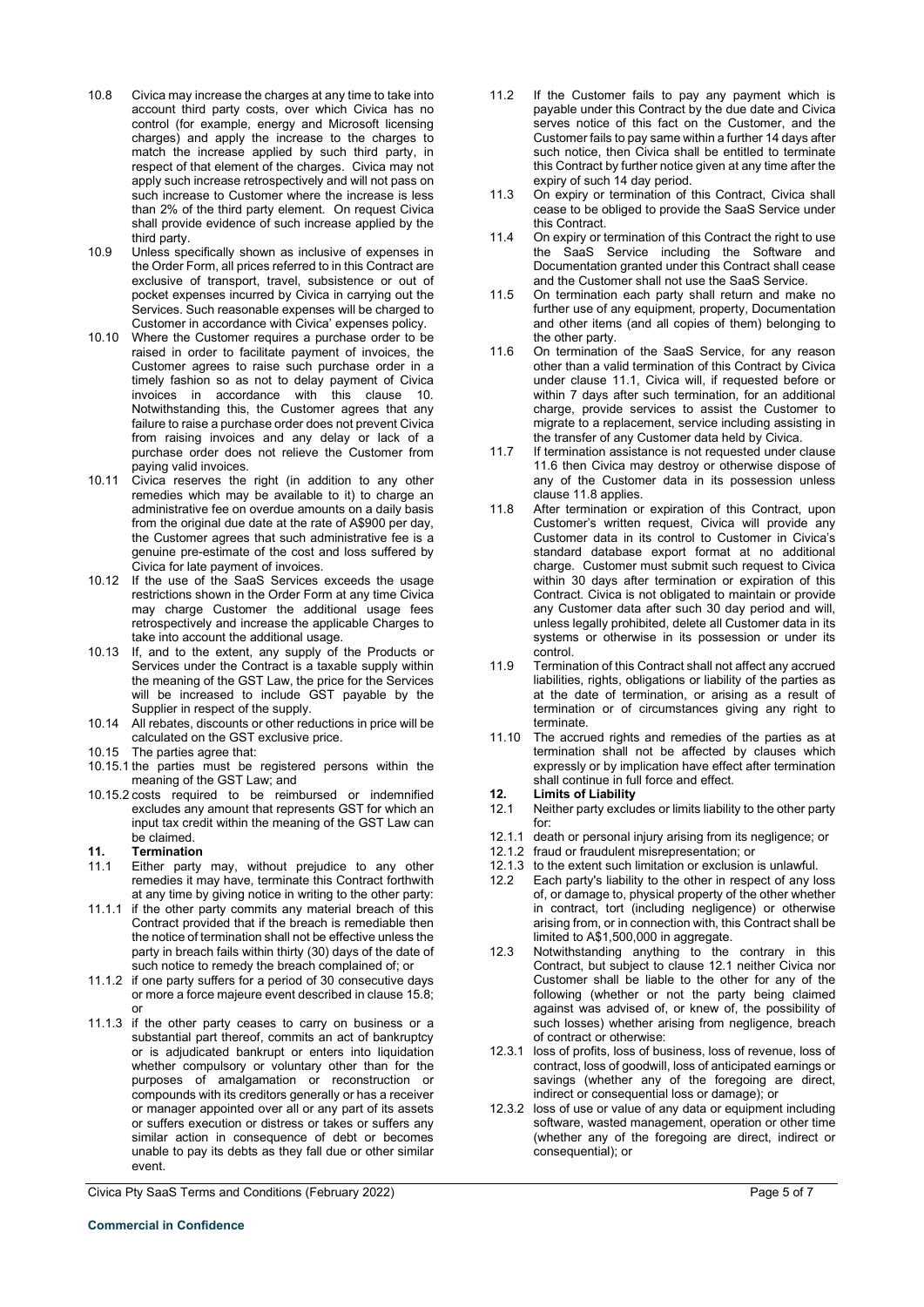- 12.3.3 any indirect, special or consequential loss or damage; or
- 12.3.4 the poor performance, or lack of connectivity, or lack of availability of the Internet or telecommunications or hardware;
- 12.3.5 loss or damage to the other party's or any third party's data or records; however arising.
- 12.4 Except where liability arises under clauses 12.1 or 12.2 and subject to clause 12.3 Civica's total aggregate liability in or for breach of contract, negligence,<br>misrepresentation (excluding fraudulent misrepresentation (excluding fraudulent misrepresentation), tortious claim (including breach of statutory duty), restitution or any other cause of action whatsoever relating to or arising under or in connection with this Contract (including performance, nonperformance or partial performance), and including liability expressly provided for under this Contract shall not exceed the Charges paid or payable during the 12 months preceding the date on which the claim arose.
- 12.5 Except as expressly provided otherwise by these terms and conditions or as otherwise expressly agreed in writing between the parties, all other representations, conditions, warranties and other terms are excluded (including any statutory implied terms as to satisfactory quality, fitness for purpose and conformance with description) save to the extent that the same are not capable of exclusion at law.
- 12.6 The Charges have been set by Civica on the basis of the exclusions and restrictions of liability in this clause 12 and would be higher without those provisions.
- **13. Corruption and Modern Slavery**
- Civica shall not:
- 13.1.1 offer, give or agree to give to any person working for or engaged by Customer any fee, gift, reward or other consideration of any kind, which could act as an inducement or a reward for any act or failure to act connected to this Contract, or any other agreement between Civica and Customer including its award to Civica and any of the rights and obligations contained within it; nor
- 13.1.2 offer, give or agree to give any fee, gift, reward or other consideration to any person the receipt of which is an offence under the relevant law in which a party is domiciled; nor
- 13.1.3 enter into this Contract if it has knowledge that, in connection with it, any money has been, or will be, paid to any person working for or engaged by Customer by or for Civica, or that an agreement has been reached to that effect, unless details of any such arrangement have been disclosed in writing to Customer before signing this Contract.
- 13.2 If Civica (including any Civica employee or agent, in all cases whether or not acting with Civica's knowledge) breaches
- 13.2.1 clause 13.1, or
- 13.2.2 the Anti-Money Laundering and Counter-Terrorism Financing Act 2006 (Cth) in relation to this Contract or any other contract with Customer; Customer may terminate this Contract by written notice with immediate effect and to recover from Civica the amount of any loss resulting from such cancellation.
- 13.3 Any termination under clause 13.2 shall be without prejudice to any right or remedy that has already accrued, or subsequently accrues, to Customer.
- 13.4 The parties agree to take reasonable steps to identify, assess and address risks of modern slavery practices in the operations and supply chains used in the provision of services. If at any time the parties become aware of modern slavery practices in the operations and supply chains used in the performance of the Contract, that party must as soon as reasonably practicable take all reasonable action to address or remove these practices, including where relevant by addressing any practices of other entities in its supply chains.

any manner endanger the safety, unlawfully interfere with or cause the inconvenience of the public. The cost to Civica of meeting the requirements of this clause shall be included in the Charges except as provided under clause 14.2.

Civica shall not in the performance of this Contract in

**14. Statutory and Other Regulations**

14.2 If the cost to Civica of the performance of the Contract shall be increased or reduced by reason of the making after the date of this Contract of any law or any order, regulation or bye-law having the force of law that shall be applicable to this Contract (other than any tax upon profits or revenue), the amount of such increase or reduction shall be added to or deducted from the Charges shown in the Order Form.

# **15. General**

- Any notice or other communication required to be given to a party under or in connection with this Contract shall be in writing and shall be delivered to the other party personally or sent by prepaid first-class post or by commercial courier, at its registered office (if a company) or (in any other case) its principal place of business. In the case of Civica notices, they shall be addressed for the attention of the Group Commercial<br>Director with a copy to Director with a copy to receptionmascot@civica.com.au.
- 15.1.1 Any notice or communication shall be deemed to have been duly received if delivered personally, when left at the address referred to above or, if sent by prepaid firstclass post at 9.00 am on the third day after posting, or if delivered by commercial courier on the date and at the time that the courier's delivery receipt is signed.
- 15.1.2 Any notice sent by electronic mail shall be deemed received upon delivery by electronic mail with confirmation from the server transmission was completed.
- 15.2 This Contract constitutes the whole agreement between the parties and supersedes all previous agreements between the parties relating to its subject matter. Each party acknowledges that, in entering into this Contract, it has not relied on, and shall have no right or remedy in respect of, any statement, representation, assurance or warranty (whether made negligently or innocently) other than as expressly set out in this Contract. Nothing in this clause shall limit or exclude any liability for fraud or for fraudulent misrepresentation.
- 15.3 Either party may at any time request a change to this Contract and/or the Services. No variation of this Contract, including any additional terms and conditions, shall be binding unless it is in writing and signed by each of the parties (or their duly authorised representatives).
- 15.4 No failure or delay in exercising any remedy or right under this Contract will operate as a waiver of it, nor will any single or partial exercise of it preclude any further exercise or the exercise of any remedy or right under this Contract or otherwise.
- 15.5 Neither party may assign the benefit of this Contract nor any interest except with the prior written consent of the other (such consent not to be unreasonably withheld), save that Civica may assign this Contract at any time to any member of the Civica group of companies.
- 15.6 The provisions of this Contract shall be severable in the event that any of its provisions are held by a court of competent jurisdiction or other applicable authority to be invalid, void or otherwise unenforceable and the remaining provisions shall remain enforceable to the fullest extent permitted by law. However, if the severed provision is essential and material to the rights or benefits received by either party, the parties shall use their best efforts to negotiate, in good faith, a substitute, valid and enforceable provision or agreement which most nearly effects their intent in entering into this Contract.
- 15.7 Nothing in this Contract is intended to, or shall be deemed to, constitute a partnership or joint venture of any kind between any of the parties, nor constitute any

Civica Pty SaaS Terms and Conditions (February 2022) **Page 6 of 7** and 2012 1999 6 of 7